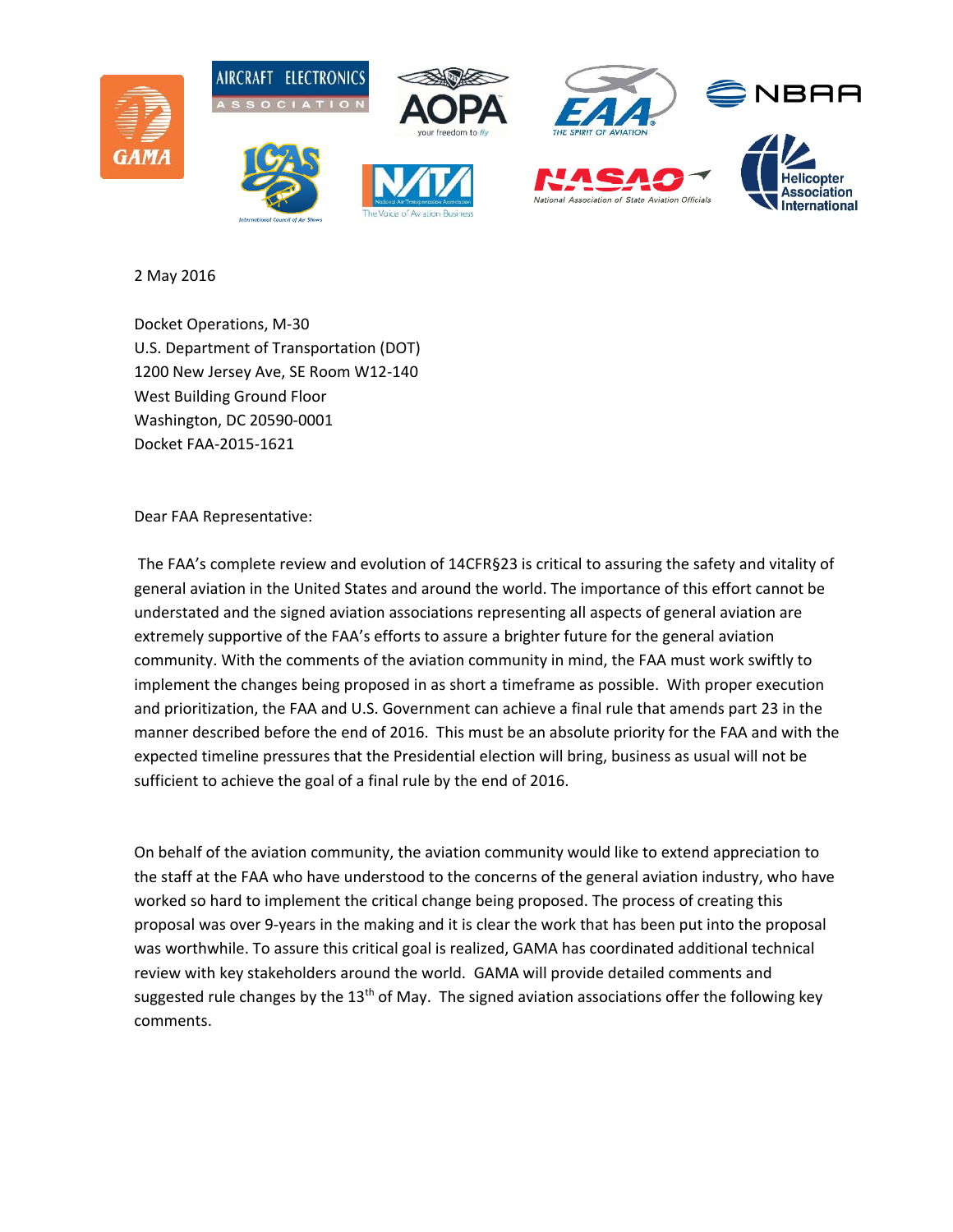## **General Comments:**

The shift to a proportional and objective based rules within the part 23 framework will provide general aviation with the ability to more efficiently design, certify, produce, operate and maintain the airplanes of today and it will assure the future of general aviation will only be limited by human imagination. Working with key states of design to assure close harmonization of these new regulations is as important to the success of this process and the associations appreciate the FAA's leadership in this area. The FAA must make it a top priority to closely coordinate with aviation regulators at key states of design to assure that the general aviation industry can reach its full potential.

When one looks at the slow decline in general aviation activity, active pilots and the continual aging of the general aviation fleet, it is clear that the proposed changes are necessary to reverse these trends. While traditional rulemaking efforts have focused on specific technical regulations through myopic lenses, this proposed rule takes account of the entire general aviation ecosystem; it assures real world improvements can occur as opposed to other rulemaking activities which merely produce more documentation and administrative work. This revision of 14CFR§23 effort is a posterchild for good rulemaking and we applaud these efforts to fully understand the range of issues involved when making changes of this magnitude.

The proposals contained in NPRM 16‐01 will allow for new products and retrofits to existing airplanes so that innovation which has previously been prevented by the nature of the existing rules can be made available. The NPRM has been crafted in a manner so as to allow the safe adoption of current and future technologies in an extremely efficient manner while assuring the highest levels of safety are maintained. The proposed changes to part 21 and 43 within the proposal are a lifeline to assuring that today's GA community can begin to implement the kinds of technologies and capabilities that should be reasonable to install, but for the outdated nature of the regulations. This update is no small feat and the general aviation community appreciates the work of the FAA in assuring an appropriate final rule by the end of 2016.

The aviation associations and their members have been heavily engaged in the development of globally valid design practices through ASTM F44, General Aviation Aircraft. It is of paramount importance that the objective level rules which have been developed are clearly implemented through detailed means of compliance which remain contemporary. The model of following industry based consensus standards affords the possibility of solving what has been a very daunting problem in the past. Trying to contain high levels of detail in regulation is beneficial at a snapshot in time but practically the day those detailed rules are printed, they will no longer meet all the needs of a dynamic industry. The approach of objective based rules implemented through detained consensus standards, which are also globally harmonized, is the key to assuring the success of general aviation.

In order to assure that the proposed process is as successful as possible, the FAA must dedicate time and effort to working with the FAA's internal team to assure the application of these new rules and the detailed methods of compliance that are accepted provide the efficiencies for both the FAA and